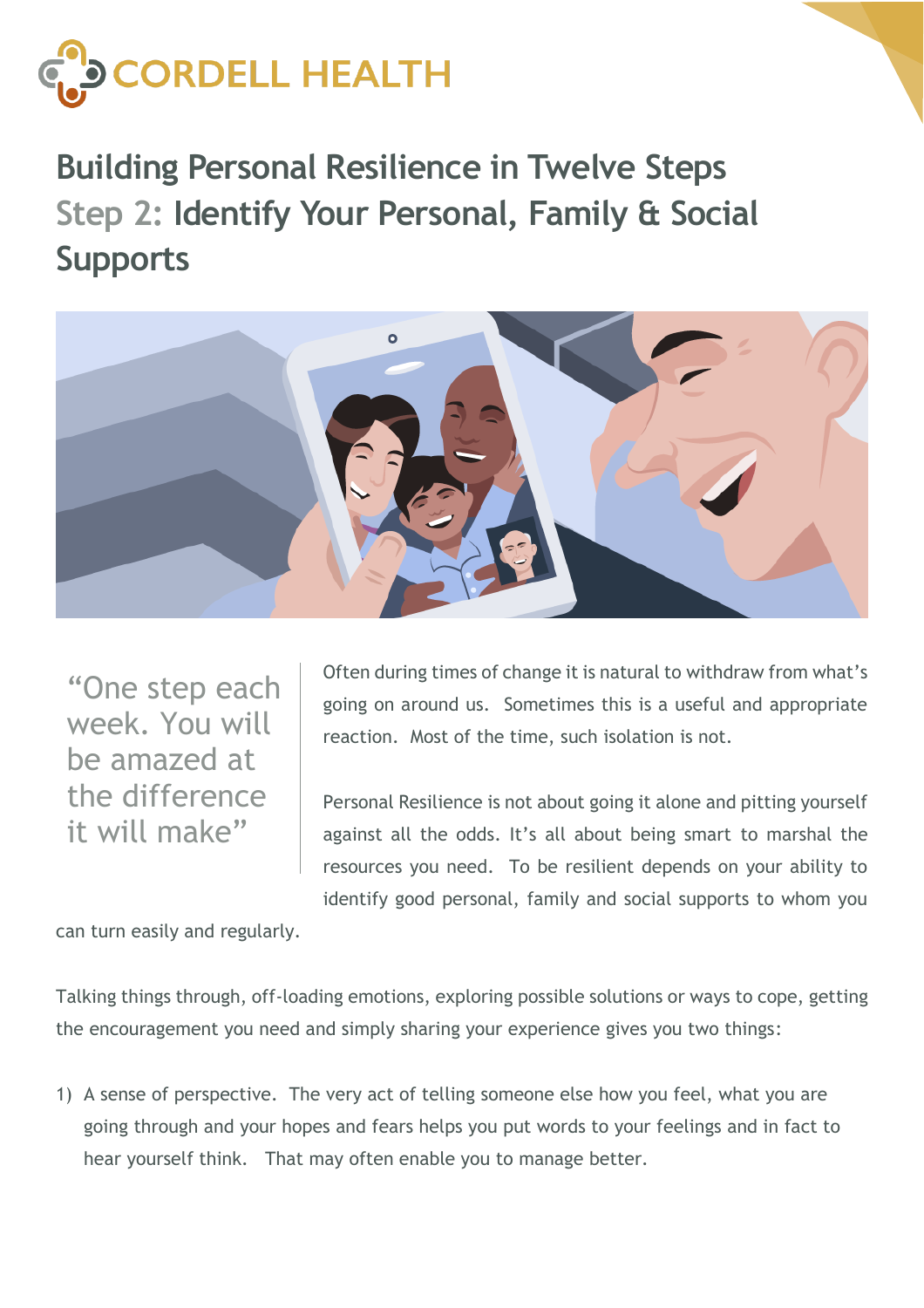

2) A sense of common experience. Those people can share their own experience and offer their own thoughts helping you to see that others too have felt unable to manage, disheartened, lonely or afraid.

But be careful. Too much advice from too many people can make things worse rather than better. Advice on how one person dealt with one situation does not always mean it can be applied to your own circumstance. Surprising as it may seem some people are too helpful, too empathetic whilst others albeit well-meaning just try to take over and tell you what to do.

Which is why my advice this week is to choose very few people as your resilience supports and to choose them very carefully. For example, for some people the first person they would put on their list of resilience supports would be their Mum or Dad. A great listening ear, knows you well, has years of experience, loves you unconditionally. Great. If that works for you, and for your Mum or Dad, then put it top of your list. But what if you love your Mum or Dad dearly but know that she/he can sometimes be too keen to interfere, or crowds your thinking, or simply gives you too much soft-soap love? Not such a good resilience support partner. What about that friend who has an answer to everything but never lets you get a word in edgeways? Or that well-meaning colleague at work who almost lets you wallow in your unhappiness instead of helping you come through things.

You do not need a network of dozens of people to whom you can turn. It can be a task in itself managing to stay in touch with them all as well as exhausting to share so much with so many. Focus on finding just three or four people you trust who can give you the kind of support that suits you and your needs best. It does not mean you will not enjoy the company of your other friends, family and colleagues (and it does not mean you don't value your Mum or Dad if you did not choose her/him), but it does give you very specific people to whom you can turn quickly and easily, without apologising or feeling bad.

This week identify those three people. Make a "long list" of all your family, friends, work colleagues. Think through for each person on that list and then make your final careful selection. Send them a message or give them a call. "How are you? Can I share something with you....?" With the people you choose it should be a call you are happy to make, and they are happy to receive. That will be how you know you have chosen wisely.